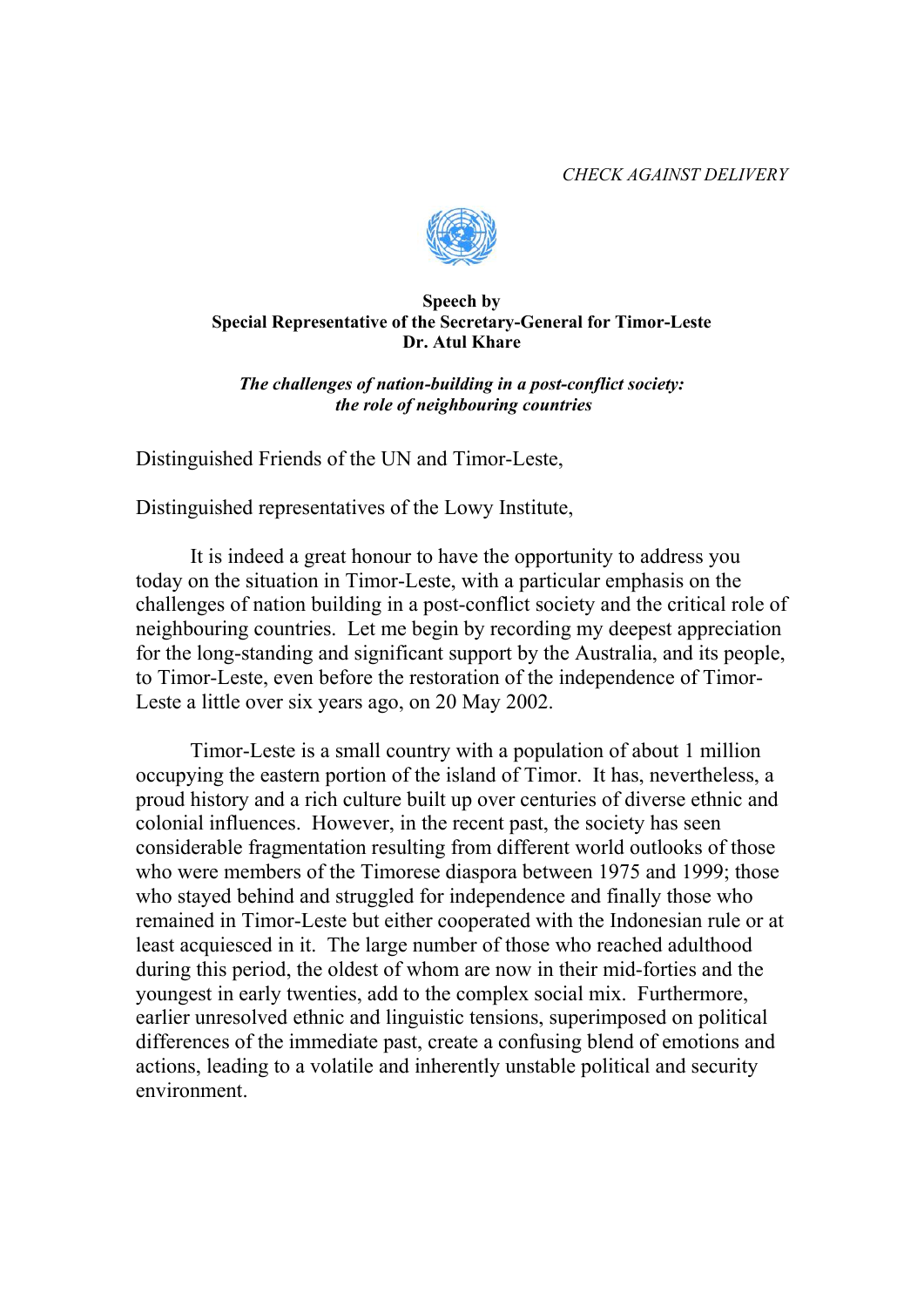After a period of transition, following the Popular Consultations, the independence of Timor-Leste was restored on 20 May 2002, and the U.N. transitional administration turned over responsibility for governance to Timorese authorities.

Considering that the new government faced enormous challenges in the security and governance of the country, the Security Council created the United Nations Mission of Support in Timor-Leste (UNMISET) in May 2002. The Mission was established with the mandate: to provide assistance to core administrative structures critical to the viability and political stability of the country; to provide interim law enforcement and public security and to assist in developing the Timor-Leste Police Service; and to contribute to the maintenance of the new country's external and internal security. When the mandate of UNMISET was completed in May 2005, Timor-Leste was considered to be on the right path and the Security Council established a successor political mission, the United Nations Office in Timor-Leste (UNOTIL) to support the development of critical State institutions. UNOTIL was scheduled to end its mandate in May 2006, and the Security Council had already received the Secretary-General's recommendations for the post-UNOTIL period when the crisis of two years ago, 2006, intervened.

A lot has been written by researchers, experts and journalists about why it all suddenly appeared to go wrong, just as we, in the international community, were starting to celebrate a major success in building peace and democracy in Timor-Leste. I believe that insufficient attention had been paid by both, the Timorese authorities and the international community, to the underlying social rifts that defined the Timorese society. I also believe that we were all, both Timorese and non-Timorese alike, confident too soon, and relying largely upon superficial indicators, that sufficient capacities had been created in the Timorese security agencies to meet future crises on their own. Obviously, this faith was misplaced. If I may digress a bit, it is clear to me that training of a police service that is impeccably turned out for a parade takes a few months, provision of necessary professional skills, such as firearms training, might take another year, but the development of internal controls and an institutional culture that is consistent with the principles of a democracy, such as neutrality, transparency, adherence to the rule of law and self-restraint, requires a societal change that takes a generation or more. Training how to shoot straight is the easy part, training when not to shoot, particularly when an illegal order might have been received from a superior, is the more difficult, time consuming, and if I may say, a less glamorous task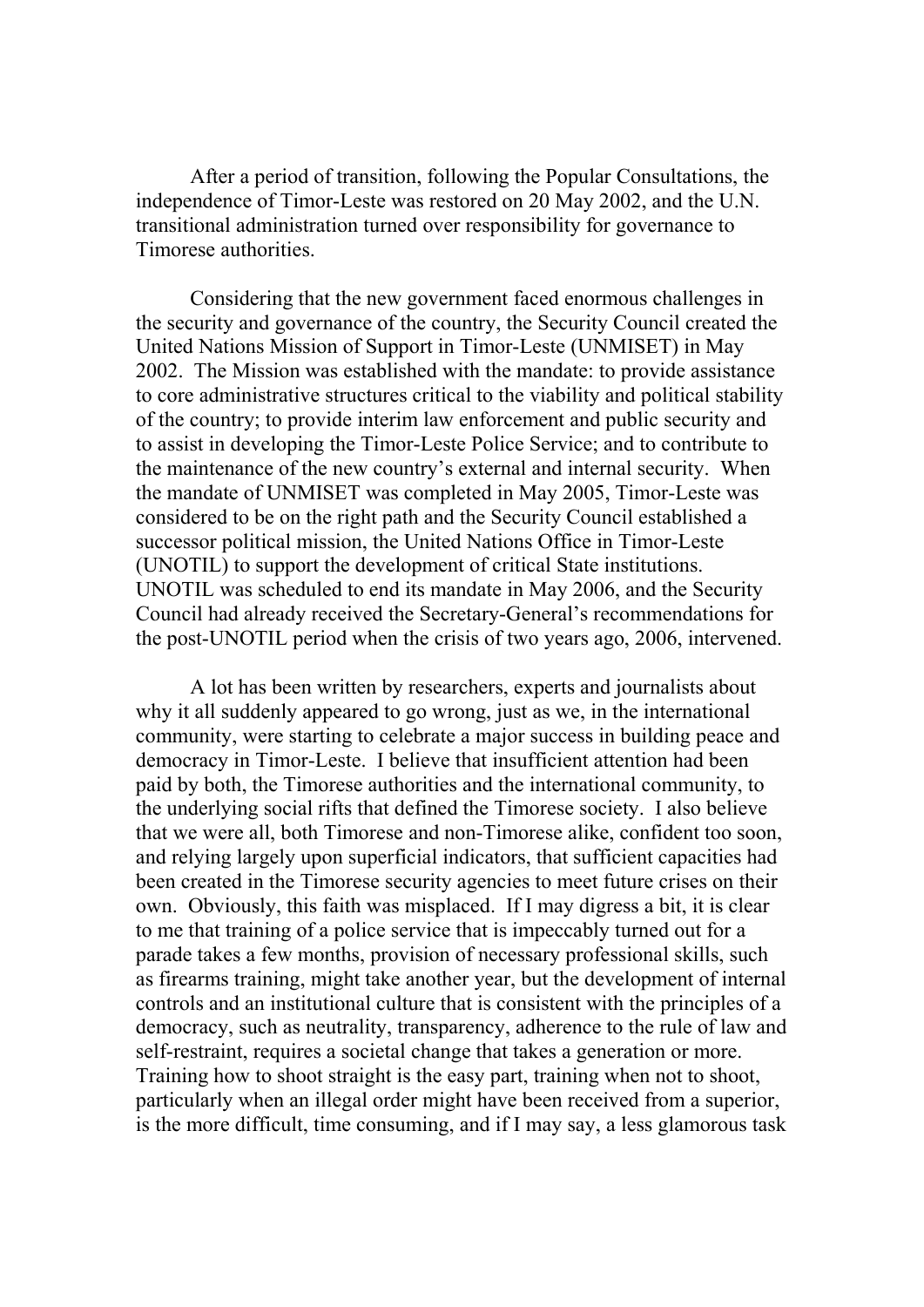that is sadly, therefore, often neglected, particularly because the successes do not readily lend themselves to nice figures and statistics. I am not even sure that we have adequate precedents or best practices for how to effectively support such cultural change. What is clear is that it takes time. The ultimate success of Timor-Leste depends upon it.

Also, the judicial sector was still too weak to provide recourse for the aggrieved. Additionally, the population, especially the youth who constitute more than 50% of the population, had not seen the promises of independence reflected in their welfare through employment and other opportunities.

It is in this context that when I examine the events following the deplorable attacks on President Ramos-Horta and Prime Minister Gusmão on 11 February this year, I find some cause for a renewed faith in the growing resilience of the Timorese institutions and capacities. The leadership and restraint shown by the Government in the face of the 11 February attacks indicated a positive development in overcoming the earlier limitations. The incidents did not plunge the country in a spiral of violence and unrest, as many had feared. The political leaders and the population united to face the threat to the State.

Yet, much still needs to be done. The current stability in Timor-Leste is only precariously balanced. Its fragile institutional structure is the major challenge facing Timor-Leste. This, coupled with limited capacity and lack of skills and training, undermines the building of a culture of peaceful settlement of conflicts.

## *Role of Neighbouring Countries*

I recognise that the UN is a unique institution representing in some sense the collective will of the community of nations. However, I and the leaders of Timor-Leste also recognise that solid partnerships with all neighbouring and other interested countries are vital for the long-term statebuilding process. I categorically reject any characterisation of Timor-Leste as a failed or failing state; it is too young, nascent, to be a failure. It is a country where outside investment can have a real return – which can succeed if necessary support is provided.

Peacekeeping missions are timebound and must be complemented by the long-term commitment of neighbouring and other interested countries.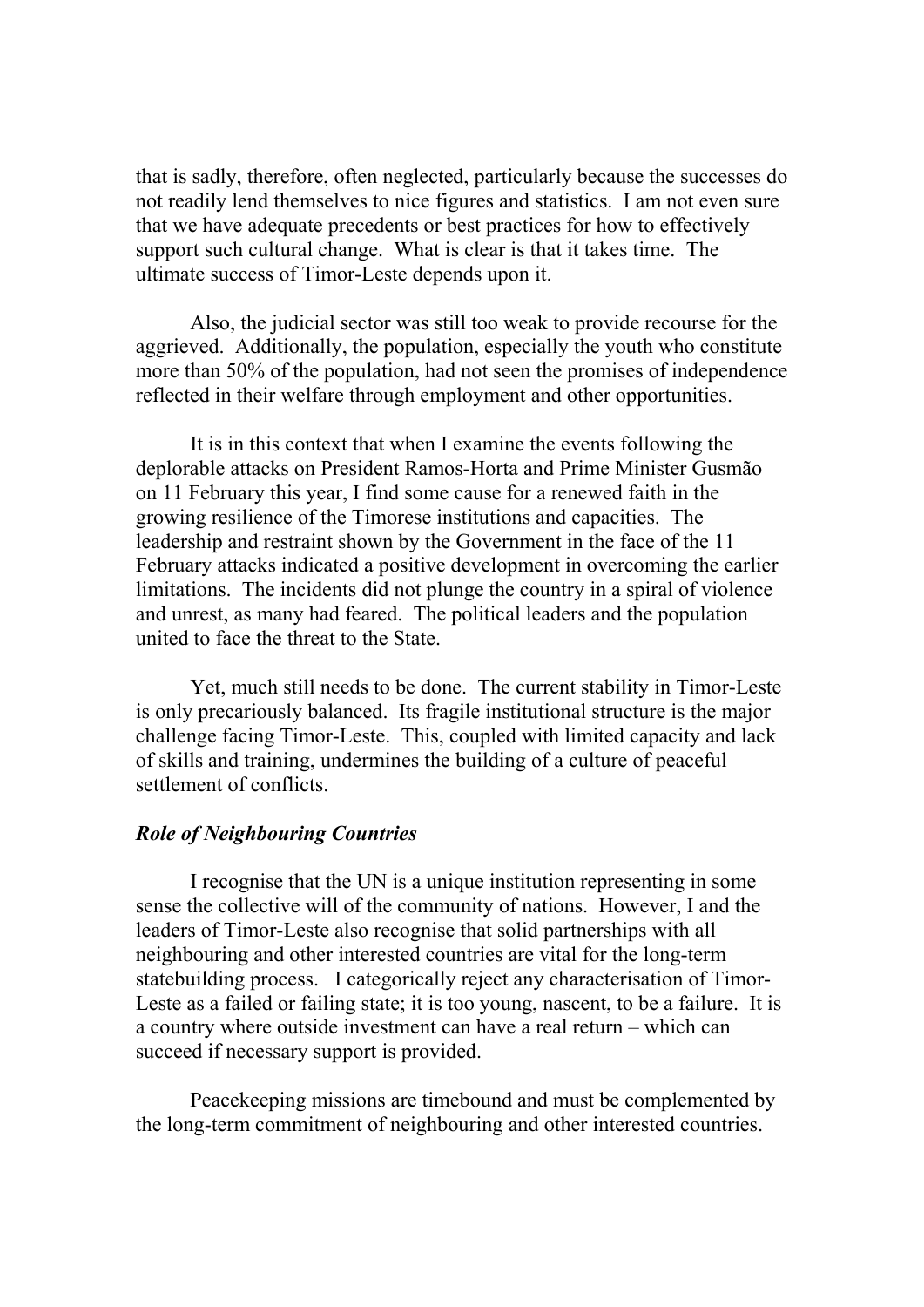Efforts should be made to ensure that international efforts are framed within a coherent and holistic approach, each partner offering support where it enjoys a comparative advantage.

One advantage for Timor-Leste is its geographical context. It is fortunate in the neighbours that it has. Indonesia is itself undergoing a reform process and cooperates with Timor-Leste in a spirit of mutual respect.

Australia has also shown itself to be a solid partner, particularly through the sustained commitment of the ISF.

Reconstruction of the PNTL is a good example of the partnership between the UN, Australia, and Timor-Leste. The function of the UNMIT Police has a unique and ambitious mandate; not only implementing a comprehensive RRR programme, but also maintaining public law and order; and conducting PNTL vetting.

I would like to commend the good work being carried out by the Australian Timor-Leste Police Development Programme (TLPDP), whose contribution is greatly appreciated by the Timorese Government. TLPDP plays a valuable role in the area of PNTL Reform, Restructuring and Rebuilding (RRR).

However, police development is a long-term process that extends far beyond UN mission mandates. Over time, the RRR work currently carried out by UNMIT will be taken over by other bilateral actors. Thus, it is important for current and future police reform efforts that there is excellent coordination between UNMIT and Australia.

I previously mentioned the importance of the rule of law in the statebuilding process. As a major contributor to the UNDP Justice Support Programme, Australia is well aware of the importance of strengthening the legal system at all stages, including increasing efficiency and coordination between the police and the prosecution office. This is particularly important in handling cases of domestic violence and sexual assault, for which specialised assistance is required.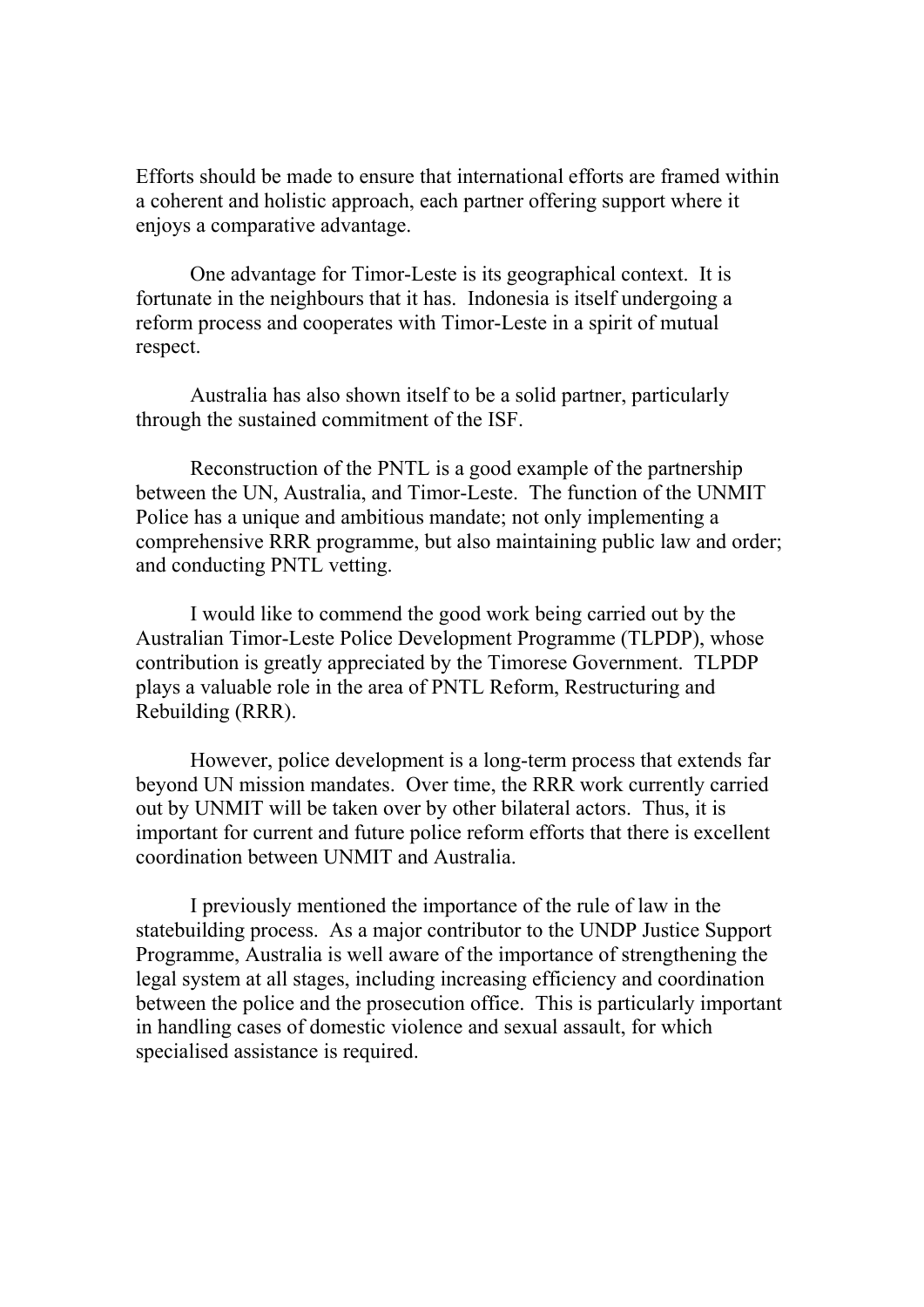These are just a few examples of Australia's commitment to the statebuilding process in Timor-Leste, and cooperation between the UN, Australia and Timor-Leste.

The goal of the international community in partnership with the people of Timor-Leste should be to meet the challenges to the statebuilding process. We must ensure that the country rests upon the solid foundations of a shared culture of democratic governance, sustained socio-economic development and properly functioning judicial and security sectors based on the rule of law and respect for human rights. In this way, we can prevent a repetition of the events of 2006, and ensure a better future for the people of Timor-Leste. I strongly believe that these challenges can be met.

 Also, in my opinion, if capacity constraints are not redressed in the short-term, the danger of constraints of will arising in the long-term is ever present. If a people become convinced, due to lack of capacity in solving their challenges through democratic means and the rule of law, while promoting and protecting all human rights, that it is better to seek other avenues that are more efficient than democracy, it would be a sad and unfortunate day.

 We should therefore assist Timor-Leste, because developments in Timor-Leste affect us all, on account of our shared values and aspirations. With the gains of the past year, and the vibrant new political environment, we now have a new and critical opportunity to help Timor-Leste get things right.

 I would like to highlight four other broad areas that must be constantly kept in mind while providing international assistance to Timor-Leste. I am convinced that Timor-Leste like any other country will face many crises in the future. A country and society is defined not by the absence of crisis but rather by the manner in which they are faced and resolved. In order to avoid the implosion suffered in 2006, and averted in 2008, the National Parliament, -- the real repository of the will of the people --, must be assisted to ensure that reasoned logical debates, followed by development of consensus or at least compromise solutions, define the responses to future crises.

Second, the culture and practice of democratic governance requires decades of patient nurturing to take hold. Elections are the beginning rather